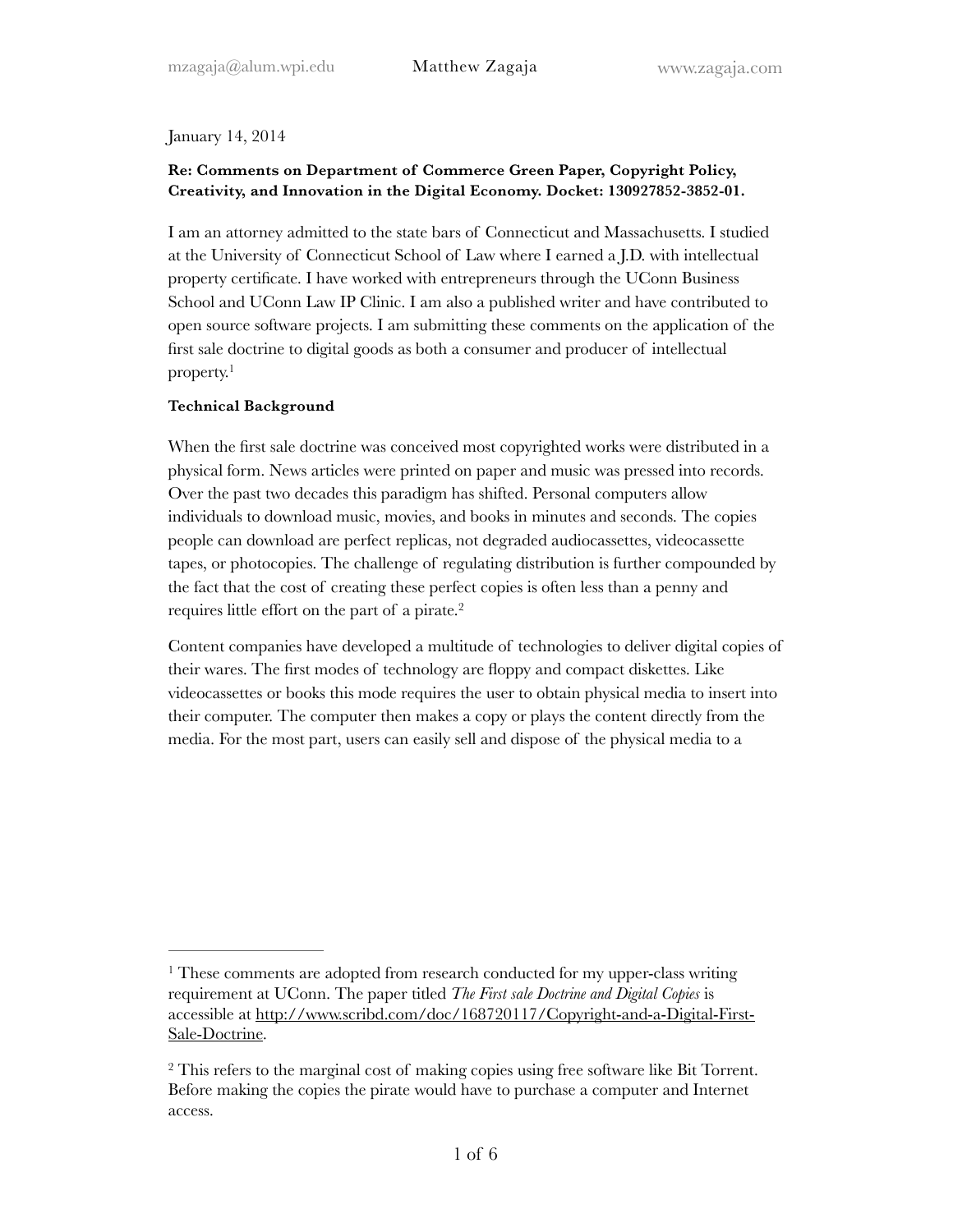third-party if they no longer want it.<sup>3</sup> However some companies have taken the position that this is not legal.<sup>4</sup>

The next mode of technology allows for the delivery of content downloaded over the Internet by the user and retained by them in the same manner they own their records or books. Amazon developed its Kindle eBook reader which allows users to download electronic copies of books from Amazon's online store and view them instantly on a screen that displays text at a quality comparable to printed paper. Apple developed its iPod to allow users to listen to digital music purchased from its iTunes store. Both of these technologies embed digital rights management to ensure users do not make copies and provide no mechanism for the sale or transfer of the copies.<sup>5</sup> Generally users cannot transfer or resell the digital copies stored on their devices.<sup>6</sup> However, a company called ReDigi has recently made headlines for offering a marketplace for individuals to resell their digital music files. ReDigi lets owners of files sell and transfer them to other ReDigi users and to make money when they sell those copies. The ReDigi software makes sure that the original owner does not keep a copy on his or her own computer. The owners of ReDigi argue that their technology is legal under current doctrine, but the record companies dispute that assertion.

The newest mode of delivering digital goods involves storing them on a remote server and accessing the stored data in real time from a client computer. This manner of storing content is commonly referred to as the cloud. Instead of keeping music, movies, or other content on your local hard drive it is streamed in real time over the Internet. Examples of cloud computing technology include the music service Spotify and Apple's iCloud. However this technology is not limited to music; it can also be used to serve software. For example Google Docs allows people to edit spreadsheets or documents just as they can with Microsoft's Office software. Since the software or music being served does not reside on a user's machine the user does not have a copy that he can use to engage in a first sale. The majority of these services are offered as part of a monthly or annual subscription

<sup>&</sup>lt;sup>3</sup> See Copyright Act, 17 USC § 109(a) (2006) (suggesting that the practice of reselling used software, music, and movies in a physical medium is acceptable).

*See* Microsoft Corp. v. David Zamos, 2004 WL 3145786 (N.D.Ohio) (Zamos was sued 4 for selling an educational copy of Microsoft software on eBay after his school bookstore declined to accept it as a return, Zamos countersued and after much negative publicity Microsoft settled). The resale of used video games and music is more common. *See, e.g., Pre-Owned Games*, GameStop, http://www.gamestop.com/preowned; Half.com, http:// www.half.com.

<sup>&</sup>lt;sup>5</sup> See Jeremy Toeman, *Where's the Kindle Used eBookstore?*, Living Digitally (May 18, 2009), http://www.livedigitally.com/2009/05/18/wheres-the-kindle-used-ebook-store/.

*See, e.g., iTunes Terms and Conditions*, Apple, http://www.apple.com/legal/itunes/us/ <sup>6</sup> terms.html; *Kindle License Agreement and Terms of Use*, Amazon, http://www.amazon.com/ gp/help/customer/display.html/ref=hp\_left\_sib?ie=UTF8&nodeId=200506200.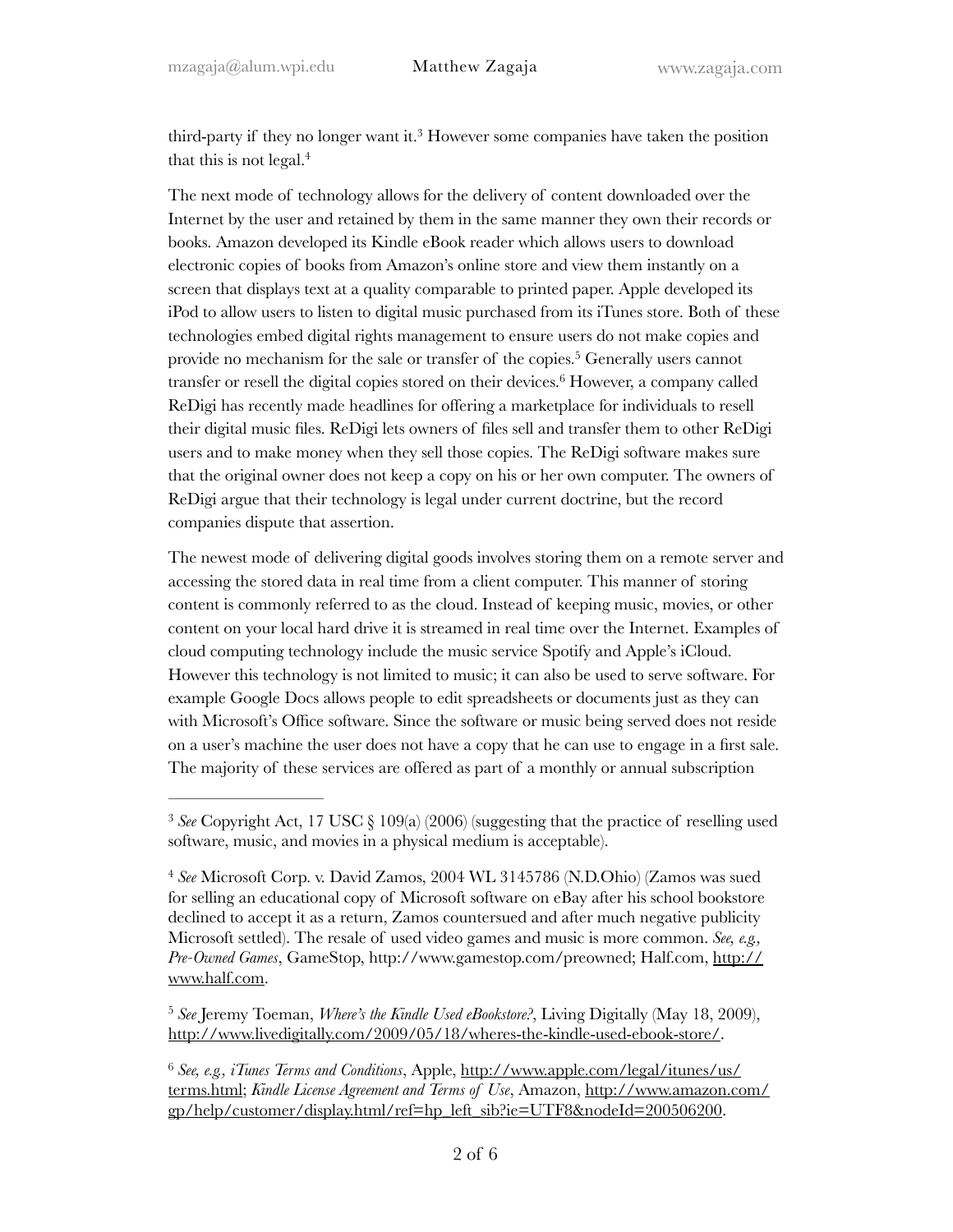package. As long as you subscribe to the service you have access to the content or software. Once your subscription runs out then you lose access to the entire music library or to the software programs you were using.

Despite the lack of ability to engage in a first sale these platforms are proving to be popular due to the advantages that the companies provide to their subscribers.<sup>7</sup> For example, users of Spotify need not pick and choose which songs they purchase; they have access to the entire licensed library of music. Users of Apple's iTunes in the Cloud service can re-download any song they have previously purchased from the iTunes music store. Furthermore any applications that were purchased from Apple's App Store are automatically upgraded to the latest version when they are released. No longer are users required to go to the retail store and buy the next upgrade.

Nimmer, in his treatise, concurred with the view that software in the cloud is not sold to a consumer and therefore not subject to the first sale defense.<sup>8</sup> He also noted that companies might be able to place components of their software in the cloud to prevent consumers from reselling it. This practice of combining elements of cloud and non-cloud computing platforms to prevent first sale use of software has already emerged in the field of online video games. Electronic Arts, a video game producer, has created a system it calls Project Ten Dollar. The project is a coupon program that rewards people who purchase new games with downloadable content and upgrades.<sup>9</sup> Individuals that buy used copies are then given the option to pay ten dollars to get the same goods. Project Ten Dollar represents a significant potential source of revenue since a third of all games sold in the United States are sold second-hand. Therefore while Electronic Arts would not completely prevent second-hand sales of its software, it is able to capture some of the revenue that was previously lost from those sales.

Digital rights management technology that is able to control and prevent the copying of computer files is also creating a new set of challenges for the first sale doctrine. Digital rights management allows the owner of a copyright to determine how, when and how often a buyer can use digital content that has been copyrighted (or not). The use of this technology raises novel issues about the possibility of the secure technology outliving the copyright term of the data that it protects.<sup>10</sup> These concerns have been blunted somewhat by the fact that many of these technologies have been defeated or companies have chosen to scale back their usage of them. However, in spite of the fact that the technologies have

<sup>&</sup>lt;sup>7</sup> See G.F., *There's room yet in the cloud*, The Economist (Aug. 24, 2010), http:// www.economist.com/blogs/babbage/2010/08/dropbox.

 $82-8$  Nimmer on Copyright § 8.12

<sup>&</sup>lt;sup>9</sup> Cliff Edwards, *Electronic Arts: Lost in an Alien Landscape*, Businessweek (Feb. 10, 2011), http://www.businessweek.com/magazine/content/10\_08/b4167064465834.htm.

<sup>&</sup>lt;sup>10</sup> See Lawrence Lessig, Code v 2.0 6 (Basic Books 2006).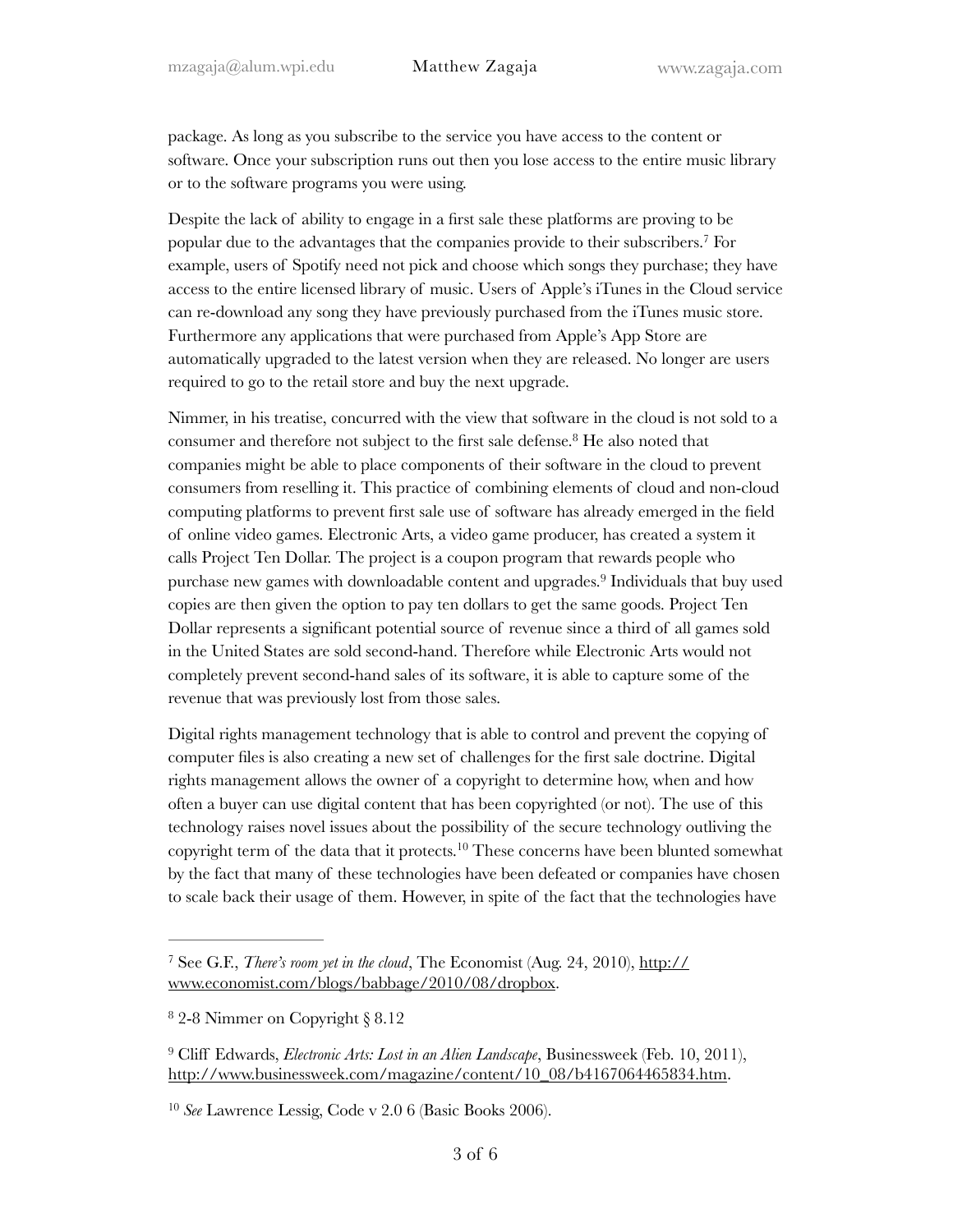been defeated, the Digital Millennium Copyright Act prohibits the circumventing of these technological protection measures unless the protections fall under one of the exemptions granted by the Librarian of Congress.<sup>11</sup>

Digital rights management comes in many forms. Apple utilizes it on its videos in a form called Fairplay. Amazon has its on its kindle books in a form called AZW. It is also integrated into displays in a form known as HDCP. HDCP creates a secure link between a video output and input source so that you cannot capture the digital video signal from your computer or DVD player and then record it. These technologies are mostly seamless to users, but some individuals may notice them, such as the case of a person who has downloaded iTunes music purchases to multiple computers. Also the protection technology is especially noticeable when you digitally rent content, as the DRM will remove the files from your computer after a certain time period has expired.

## **Congress Should Amend the Copyright Statute to Address the Sale/License Dichotomy**

In order to create certainty in the marketplace and protect the rights of consumers and businesses Congress should enact a statute that clarifies when digital goods are sold as opposed to being licensed. Congress should further amend the Copyright Act to allow for the resale of digital goods by consumers using existing digital rights management mechanisms. Congress is empowered to do this under both the Commerce Clause and the Copyright Clause in the Constitution. 12

The first component of the statute should address when digital goods are sold or licensed. This section should be strive to respect current practices by treating services that host their content on remote servers (in the cloud) as a license because from a consumer standpoint they are more like a cable television service than buying a movie at the store. On the flip side, when the consumer downloads a full copy of the digital good onto his computer or other device, and is not required to pay additional money to utilize that copy, the transaction should be treated as a sale. This proposal might draw some criticisms from business groups that would prefer to treat the sale of software as a license so they can exert more control over it, but generally it conforms with current consumer expectations.13

Furthermore section 109 of the Copyright Act should be amended to allow for the resale of digital goods that are sold. The amendment should address the issues created by the Digital Millennium Copyright Act by requiring that companies that manage the ownership of digital goods through their locking mechanisms be required to allow

<sup>&</sup>lt;sup>11</sup> Universal City Studios, Inc. v. Corley, 273 F.3d 429 (2d Cir. 2001).

<sup>&</sup>lt;sup>12</sup> U.S. Const. art. I, § 8, cl. 3; U.S. Const. art. I, § 8, cl. 8.

<sup>&</sup>lt;sup>13</sup> See Mike Masnick, *Court Says Reselling Software Is Okay*, TechDirt (May 22, 2008 11:11 AM), http://www.techdirt.com/articles/20080522/0016171201.shtml.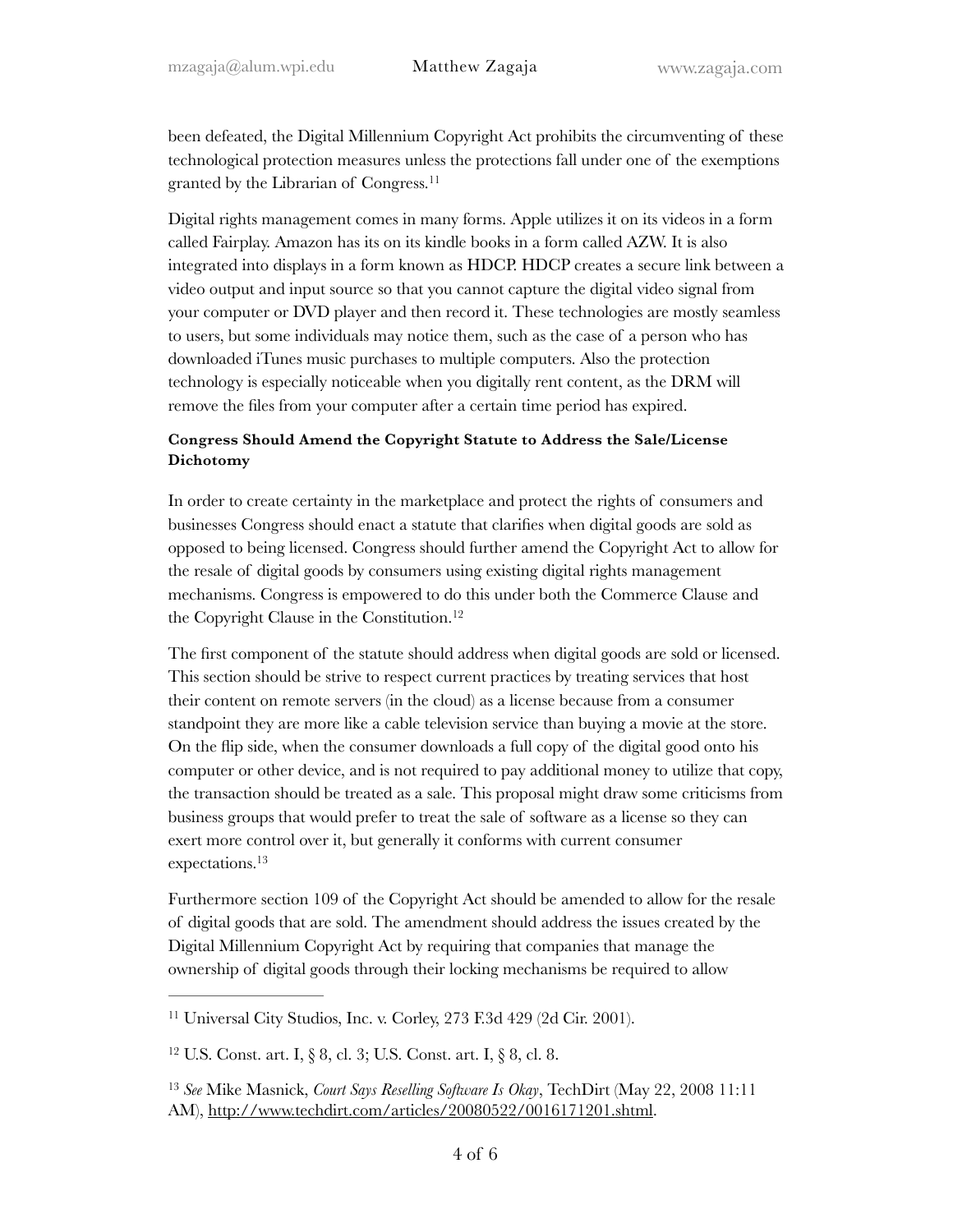transfer of the title to the good through its digital locking mechanism. It should require that when a company no longer maintains the central server that manages the title to the digital goods, that the constituent digital goods be unlocked so that the alienability of the goods remains unimpeded.

This solution would create minimal additional costs for companies that already utilize a central system to manage to the ownership of digital goods that are sold to consumers. Furthermore it preserves the rights of consumers to resell their goods without forcing companies to make it easy for consumers to create unlimited digital copies.

#### **Why Digital Goods Should Be Sold Instead of Licensed**

Realistically the majority of licenses attached to digital goods are long, unread, and even if they are read they are not completely understood.<sup>14</sup> This lack of understanding has become a cultural phenomena with parodies of it appearing on Saturday Night Live and South Park.<sup>15</sup> Consumers accept licenses without an actual understanding of their terms. This lack of understanding cries out for the kind of standardization of transaction terms that was largely solved by the Uniform Commercial Code. When consumers purchase software they should not be surprised by terms that restrict their ability to use it.

This problem is demonstrated in the current regime when a consumer wants to return opened software or movies. Many retailers will not accept returns of DVDs, CDs, and box software if it was opened.<sup>16</sup> This policy has lead to complaints and bad will by consumers.<sup>17</sup> By characterizing software as a sale and allowing returns it may increase the goodwill towards retail businesses and software vendors. Furthermore using existing technology the retail stores can notify the software vendor that the software has been returned so that they can easily disable copies of the returned version from their central server. Current technology would allow the sellers to disable returned software and there is no need for software vendors or retailers to characterize the transaction as a license to allow them to do so. This would alleviate concerns about software pirates that might buy a copy of the software, burn a copy to their own disc, and then return the original.

*See, e.g., Best Buy Store Exchange & Return Policy*, Best Buy, http://www.bestbuy.com/site/ <sup>16</sup> Help-Topics/In-Store-Return-Policy/pcmcat204400050028.c?id=pcmcat204400050028.

<sup>&</sup>lt;sup>14</sup> See Umika Pidaperthy, *What you should know about iTunes'* 56-page legal terms, CNN (May 6, 2011), http://articles.cnn.com/2011-05-06/tech/itunes.terms\_1\_itunes-users-termsapple-users?\_s=PM:TECH.

<sup>&</sup>lt;sup>15</sup> Mike Masnick, *How Did the iTunes Terms of Service Become a Cultural Phenomenon All its Own?*, TechDirt (June 16, 2011), http://www.techdirt.com/articles/ 20110509/02553714208/how-did-itunes-terms-service-become-cultural-phenomenonall-its-own.shtml.

<sup>&</sup>lt;sup>17</sup> See, e.g., ToddG, *Policey[sic] for returning software?*, Best Buy Community (Jan. 2, 2009 10:47 PM), http://forums.bestbuy.com/t5/Best-Buy-Geek-Squad-Policies/Policey-forreturning-software/td-p/7377.